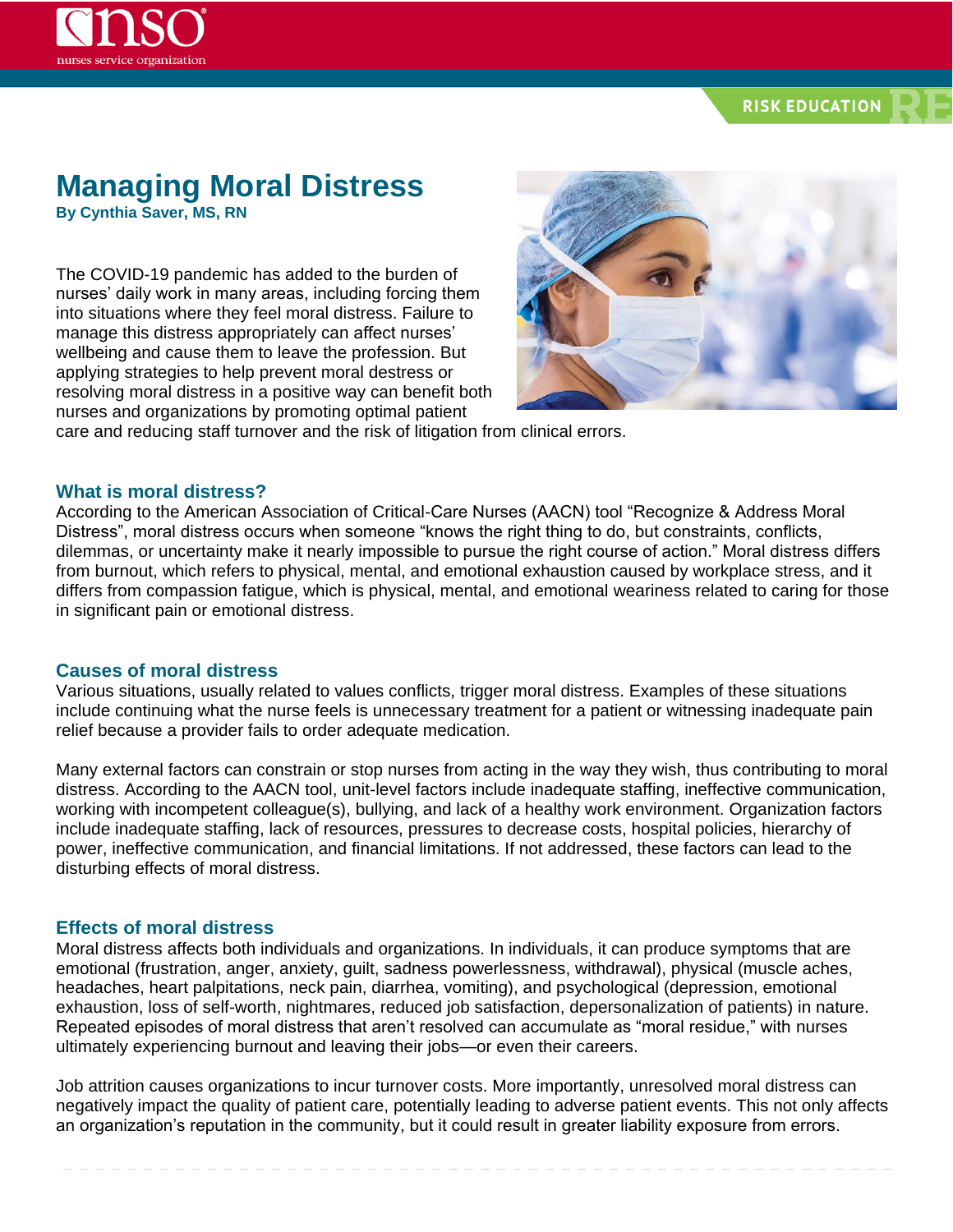# **Taking action**

What should you do if you are experiencing moral distress?

**Identify the source.** The source may be a patient care issue, a policy problem (such as how family member meetings related to end-of-life issues are held), a lack of collaboration among team members, or something else.

**Conduct a self-assessment.** Self-assessment begins with determining the severity of the distress. The Moral Distress Thermometer, developed by Wocial and Weaver, is used for research, but also can be helpful for clinicians. The thermometer asks you to rate your distress on a scale from 1 to 10 and includes descriptions (mild, uncomfortable, distressing, intense, and worst possible) to help with the process. The results will give you a sense of how urgently you need to act, and you can use the tool to track changes in your distress over time.

The second component of self-assessment is determining your readiness to act. The "4A's to Rise Above Moral Distress," published by AACN, suggests asking yourself these questions:

- How important is it to you to try to change the situation?
- How important would it be to your colleagues/unit to have the situation changed?
- How important would a change be to the patients/families on your unit?
- How strongly do you feel about trying to change the situation?
- How confident are you in your ability to make changes occur?
- How determined are you to work toward making this change?

The AACN publication contains a rating scale, but you also can simply reflect on whether you feel you are ready to act. Listing the risks and benefits of taking action may be helpful in making your decision.

Keep in mind that in some cases the law will compel you to act. For example, your state likely has laws requiring you to report child or elder abuse. Failure to do so leaves you open to legal liability. You'll also need to consider if the standard of care is being violated. In these cases, failure to speak up can make you the target of a state licensing board complaint or a lawsuit related to patient harm that occurs as a result.

**Develop a plan.** Once you decide to take action, consider when you will act, who will be involved, and what resources are available to you. For example, you may want to gather facts and share your concerns with a trusted colleague to ensure you have a sound plan. Your plan should include self-care, as this will be a stressful time. Resources to help you in assessing the situation and developing a plan include the ANA Code of Ethics with Interpretive Statements, your state board of nursing (when a practice issue is involved), the ethics consulting service in your hospital, and your organization's employee assistance program.

# **Moral Resilience**

Developing resilience can help nurses cope with moral distress more effectively. Strategies include:

- Developing self-awareness (for example, examine positive and negative assumptions that may be guiding your behavior to see if they are accurate).
- Learning to self-regulate to disrupt negative patterns of thinking and behaving. Methods to help with this include mindfulness-based stress reduction, meditation, and movement practices such as yoga and tai chi.
- Wisely discerning ethical challenges and principled actions. This requires you to understand your values and analyze ethical dilemmas.
- Nurturing the willingness to take courageous action. Keep in mind that when speaking up, state your concerns clearly and calmly.
- Discovering meaning amid adversity. It may help to keep a journal and to reaffirm your values.
- Preserving one's integrity, as well as the integrity of the team, and others. Remember that you can seek support from others, for instance, by talking with trusted colleagues or leaders.

Sources: Rushton CH. Moral resilience: a capacity for navigating moral distress in critical care. *AACN Adv Crit Care* 2016;27(1):111-119; Rushton CH. Building moral resilience to neutralize moral distress. *Am Nurse Today*. 2016;11(10).

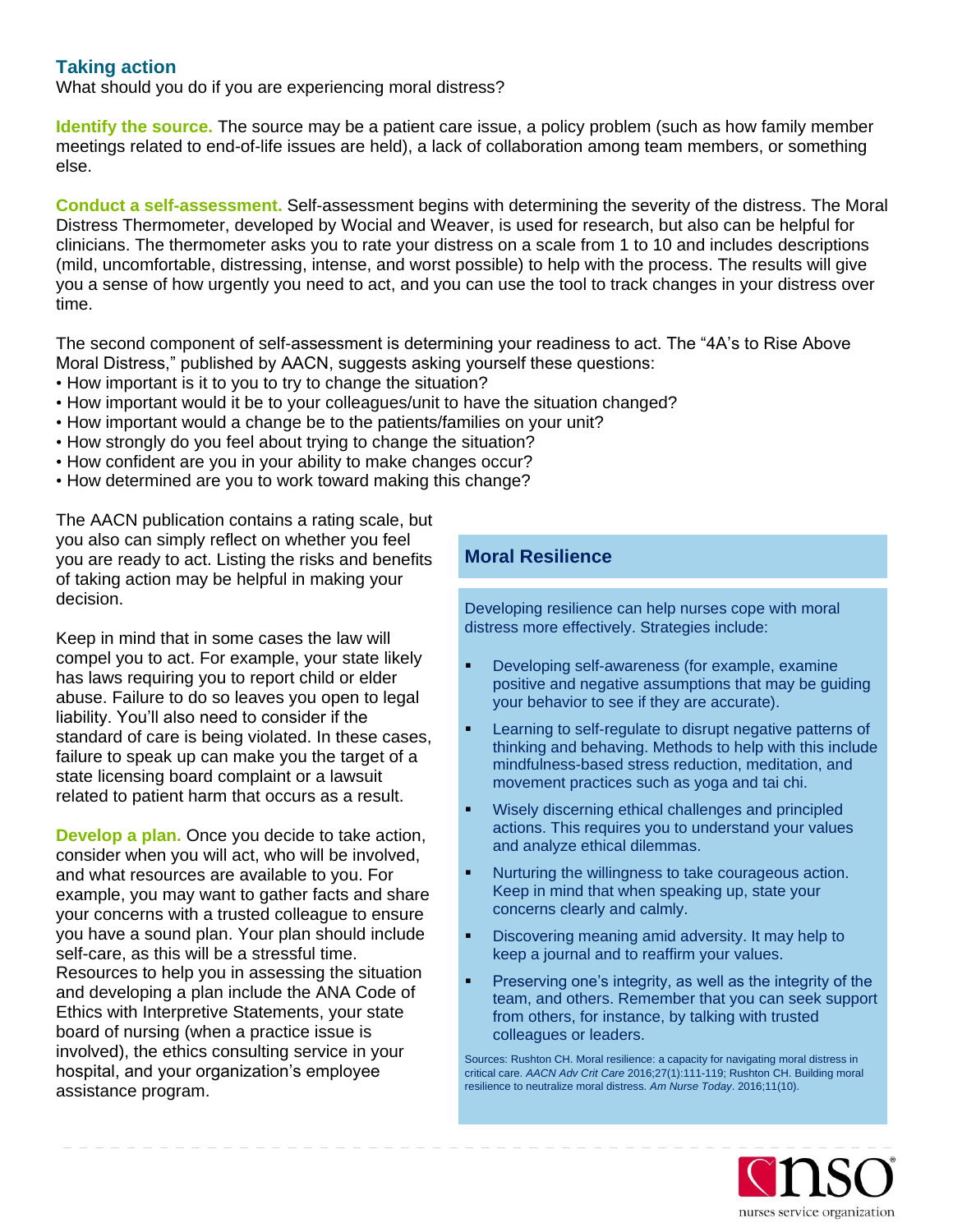**Make the case.** Share your concerns with the appropriate person(s). Present the facts in a calm, respectful way. Consider timing and location—unless the situation is urgent, you'll want to bring up the issue privately. Following the chain of command is important, particularly if your concerns aren't being acknowledged. For example, if a physician isn't listening to your concerns about lack of sufficient pain medication, you'll want to involve your immediate supervisor. If your supervisor does not take action, move up to the next level. In the case of non-clinical issues related to an individual team member, you may need to speak to a human resources representative.

**Document.** Document your conversations, including whom you spoke with, the information conveyed, and the response. If related to a patient situation, record the information in the patient's health record. If you are dealing with a problem with a team member or organizational policy, you should keep a personal record, so you can trace the steps you took.

#### **Prevention**

Nurses, units, and organizations play a role in preventing moral distress and addressing it effectively should it occur. Nurses can enhance their moral resilience (see *Moral distress strategy: The 4 Rs*) and participate in professional development activities such as continuing education programs on ethics.

The AACN tool identifies strategies for units and organizations. Units can identify ethics champions for peer support, create a committee to address common areas that cause distress, and establish a mentoring program for new staff.

Organizations can provide resources to support staff (for example, an ethics consulting service), provide education on topics such as debriefing, adopt zero-tolerance policies for all forms of violence, and offer

programs that improve staff well-being. Ultimately, the goal should be to create a healthy work environment.

AACN has identified six standards for a healthy work environment: skilled communication, true collaboration, effective decision-making, meaningful recognition, appropriate staffing, and authentic leadership. A healthy work environment improves nurses' psychological health, job satisfaction, and job retention; it also results in reduced patient errors and patient mortality.

## **A partnership**

Ideally, nurses and leaders should work together to establish a health work environment that supports nurses in many ways, including providing adequate staffing and a mechanism for dealing with ethical dilemmas, so moral distress is reduced. Nurses and leaders should also partner to ensure that those experiencing moral distress have the resources needed to address the situation.

Cynthia Saver is president of CLS Development, Inc., in Columbia, Md.

#### **RESOURCES**

- AACN. Recognize and address moral distress. 2020.
- www.aacn.org/clinical-resources/moral-distress.

American Association of Critical-Care Nurses Ethics Work Group. *The 4 A's to Rise Above Moral Distress*. Aliso Viejo, CA: American Association of Critical-Care Nurses; 2004.

# **Moral Distress Strategy: The 4 Rs**

Cynda Hylton Rushton and Kathleen Turner created a tool nurses can use to sort through situations that can cause moral distress—the 4Rs.

- **Recognize.** The first step is to recognize the situation for what it is. To do so, be aware of the complexities related to the patient, the patient's family, and the care team, including what each party wants to happen and emotions that may affect their perspectives.
- **Release.** Consider what you can change and what you can't. Let go of past experiences that aren't helpful in the current situation.
- **Reconsider.** You may need to reframe an issue or view it in a new way. Be open to fresh approaches and ensure everyone understands each other's perspectives.
- **Restart.** At this point, you may find you are asking new questions or have new ideas about how the situation can be moved forward in a positive way.

Sources: Hilton L. 4Rs strategy offers a fresh perspective to confront ethical challenges. Nurse.com. 2020. www.nurse.com/blog/2020/09/15/4-rs-strategyoffers-a-fresh-perspective-to-confront-ethical-challenges; Rushton CH, Turner K. Suspending our agenda: considering what will serve when confronting ethical challenges. *AACN Adv Crit Care*. 2020;31(1):98-105.